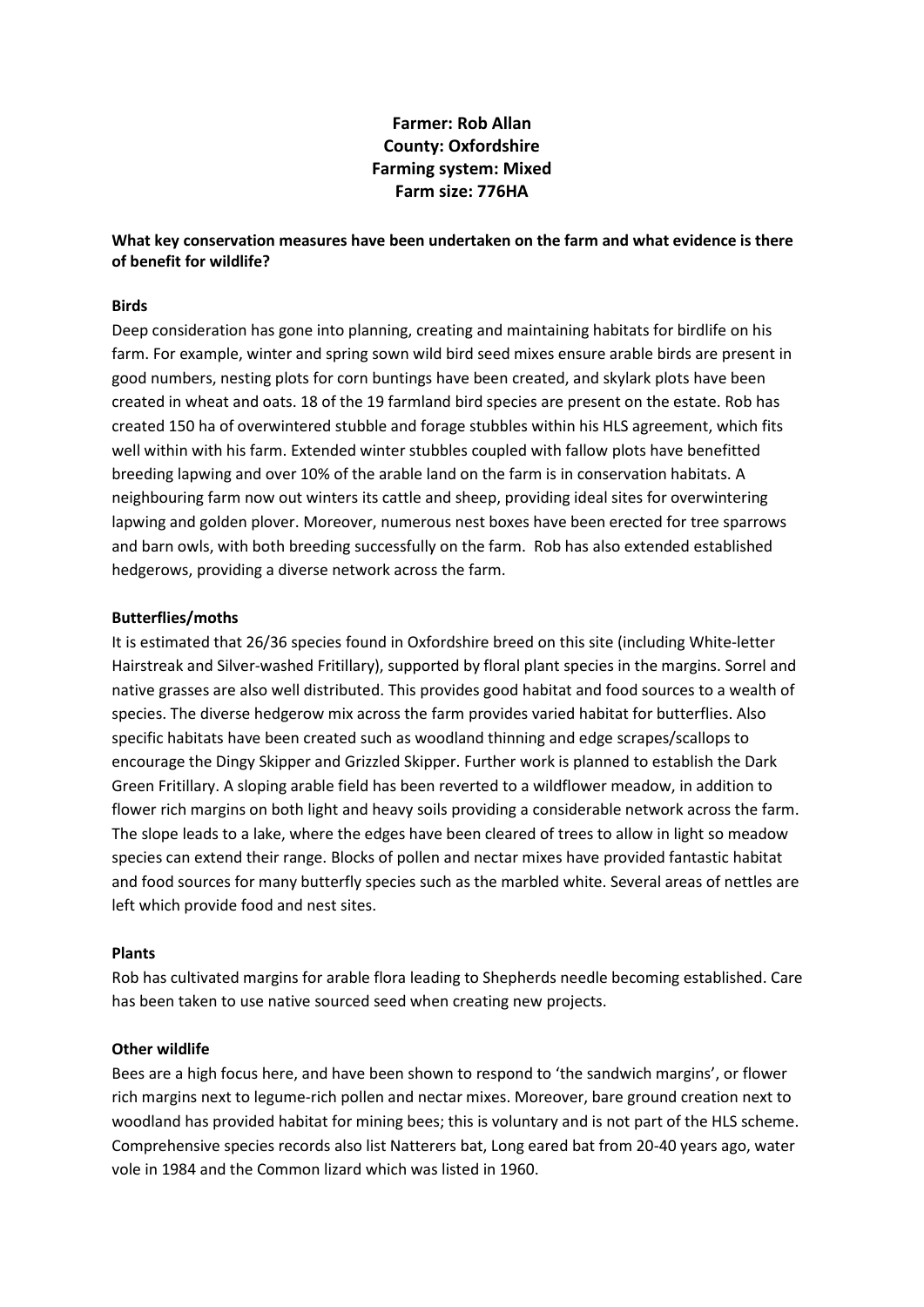#### **Is the farm a well-run commercial operation and on what basis has this been assessed?**

Rob's management choices on this large estate need to be commercially robust in order to be approved by the estate owners, board and interest groups. Much of the conservation work is possible as all the arable crops attract a conservation premium (Conservation Grade/ Leaf Marque/Red Tractor FAS). The farming income is important to the estate, yet it is operated within certain constraints eg: no oil seed rape on the higher land, due to conflict with a thoroughbred stud and racing stables on site. Rob's aim for the farm is to deliver an effective balance between food production and food for wildlife – Rob's ethos is that Upton is "farming with wildlife". He makes a compelling case that siting wildlife features on the least productive parts of the fields improves food production profitability on the rest of the field. Average yields are increasing on the more productive land, and Rob believes that maximum yields come from top quality habitats. His farming ethos includes a focus on the sustainability of the farm. Two woodchip boilers (with plans for a third) in the commercial units (created from a redundant dairy) are fed with woodland thinning from the estate (in perpetua), with help from WIG, with butterflies benefitting. The heat is sold to the occupiers on a therm basis. One building has solar PV units to supply power and again, these are to be installed on further suitable buildings. Rob has decreased the farms dependence on the oil based fertilisers by buying in local chicken litter and coffee waste (from Kraft) to use on the arable land, thus making the most of local resources, decreasing costs and increasing the sustainability of the farm. Rob is looking for a local source of phosphates in order to complete the NPK requirements of the estate.

## **How has the farmer demonstrated they understand how the conservation action benefits the wildlife on the farm and shown enthusiasm for the conservation work undertaken?**

The management of the estate is targeting priority farmland birds (including corn bunting, lapwing, tree sparrow and turtle dove), butterflies and bees. Rob argues that "if conservation is important to the farm, you make time to seek out the best advice from the beginning". The advice gained from wildlife consultants, an independent agronomist, Natural England, Butterfly Conservation Trust and the RSPB is then incorporated by Rob into his ideas for the management of the farm, and he considers wildlife when he is choosing the options available to him. Rob's estate is involved in environmental trials for Natural England and others, and many of the findings are incorporated into the stewardship agreements on a national level. Rob takes on board suggestions, whilst being conscious that it will have to fit with the Estate and the owners' interests.

Rob's trials of winter sown versus spring sown wild bird seed mixes have identified practical solutions which allow heavy land areas to grow high yielding areas of wild bird food. This is transferable to other heavy land farms, providing other farmers with a proven method of establishing and delivering high quality bird food from land that would previously have potentially delivered very little.

**How has the farmer been successful in maintaining, restoring and creating habitats on the farm?** The wildflower habitats are of a very high quality, and wild bird seed mixes are well thought out. Also, the quality is very good, considering the scale of work and breadth of interests going on the Estate. The cultivated margins for arable plants were tricky to establish, but through focus and dedication Rob believes that they have found a good way forward. It has now been accepted and written into new agreements that this option can and should be rotational, thus delivering great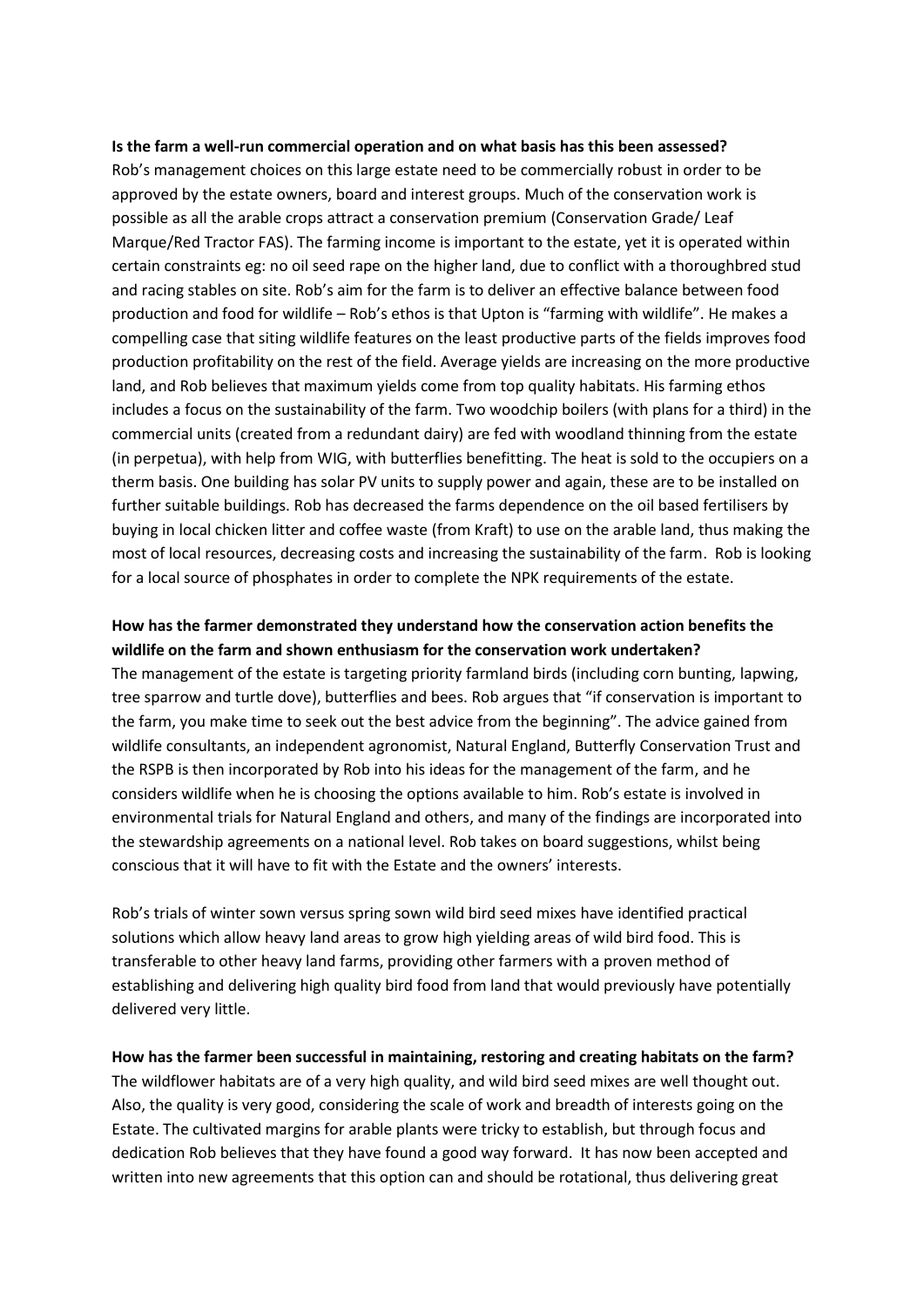results on new areas every year. Most rare arable weeds are annual and able to thrive under this management and recharge the seed bank each year. Also the estate is good at rotating arable options to minimize weed problems and so a range of management techniques are incorporated to ensure maximum potential. Some margins are mown in places and the hay crop is removed to decrease fertility, whilst others are grazed to a varying degree- field margins are present in all fields and link into permanent grasslands and other habitats, giving very few barriers to seed and species dispersal. "Rougher" areas of nettles are dotted about the farm, providing a valuable resource for butterflies and nesting habitat for avian species.

The woodland work carried out with Butterfly Conservation is not a requirement of the HLS scheme and is entirely voluntary; flower margins and bird seed mixes to fulfil the requirements of the Campaign of the Farm Environment have been sown, over that required for the Estate's HLS scheme. Also two existing semi natural grassland fields have been protected using stewardship options and sympathetic management techniques.

## **What future improvements does the farmer plan to make to further enhance the wildlife value of the farm?**

Rob has many plans! He intends to He intends to:

- Spread hay from the reverted wildflower meadow with herbs into reversion site next door with low herb content
- Continue to look at installing stock owned by the estate once it is profitable to do so in terms of livestock cost, rearing, and benefits to wildlife on the farm
- Increase the area of existing woodland scallops for butterflies and create new sites as they have the perfect environment for a number of rare local butterfly species
- Decrease competing vegetation in open soil areas to provide nesting sites for butterflies
- Increase woodland thinning programme and embed it in the Estate's ongoing workplan and install a third woodchip boiler
- Clear area around lake edges but removing some trees and thinning the ground layer in order to allow wildflower seed dispersal from adjacent meadow to colonise down to waters edge
- Utilise the natural water springs on the estate by capturing and storing this resource for the needs of the estate, in order to decrease the estates reliance on external sources
- Ensure that soil management is a high priority by continuing to mintill heavy land and keep abreast of the latest technological developments
- Investigate rotating cultivated plots for arable weeds, as although results are brilliant in year 1, they decline in year 2
- Replace and area of conifer with mixed species of broadleaf woodland including areas of bushy scrubland with the intention of providing ideal habitat for turtle dove, one of the species most under threat in Warwickshire and missing from Upton at the moment
- Plant a new woodland coppice this autumn 2012, with the intention of introducing traditional coppice management, which will provide stakes and binders for their hedge laying as well as create a new habitat to the estate.

# **Has the farmer demonstrated a willingness, and/or ability to successfully promote the conservation messages of their activities to others?**

Rob is an excellent communicator; he comes across as thoughtful, commercially-grounded, but very enthusiastic and passionate about what he has built up at Upton. He runs over fifty educational access visits per year, ranging from primary school children to degree level students, to the Chinese